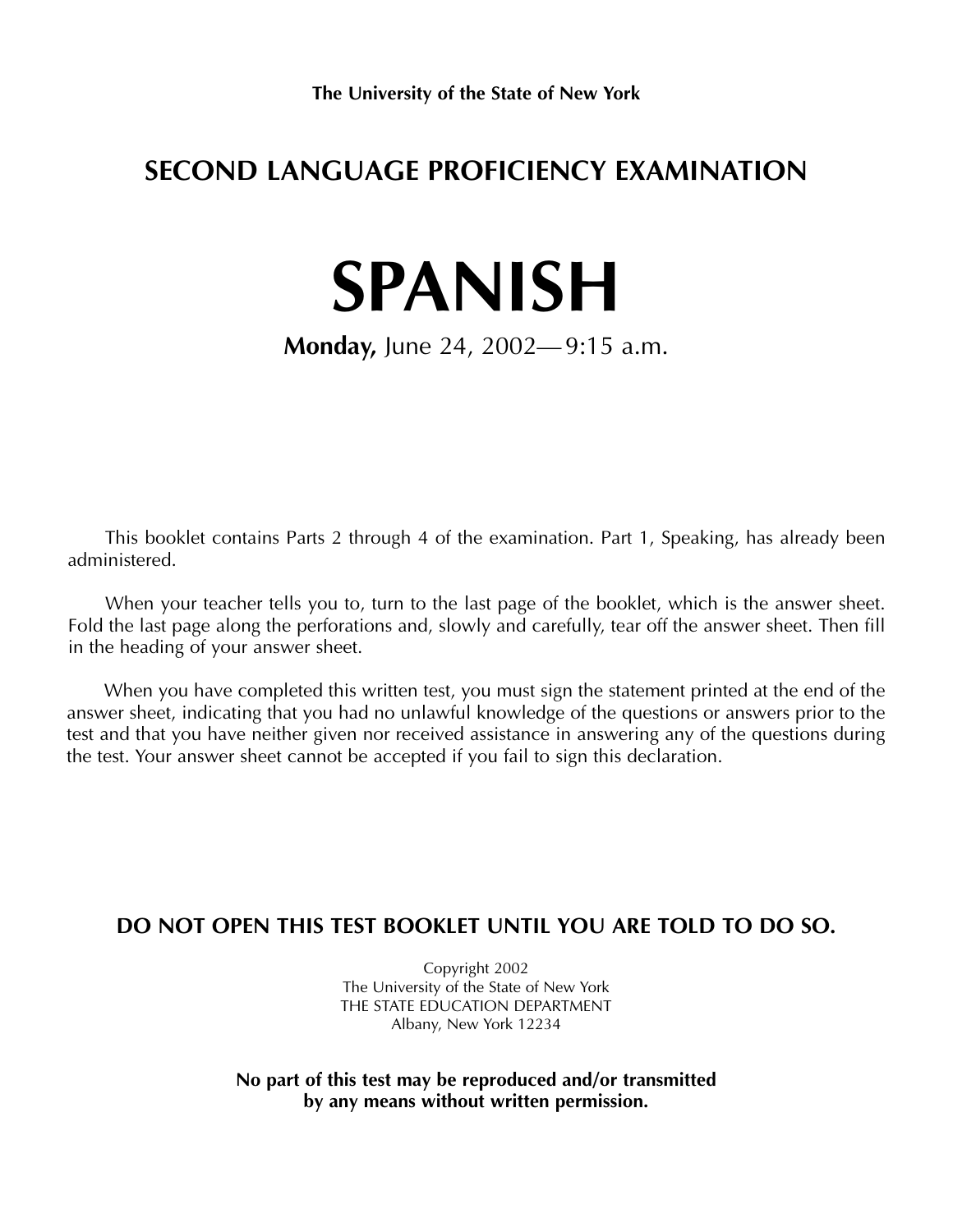#### **Part 2**

#### **Answer all questions in Part 2 according to the directions for Parts 2a, 2b, and 2c.**

#### **Part 2a**

*Directions* (1–10): There are 10 questions in this part. For each question, you will hear some background information in English. Then you will hear a passage in Spanish *twice,* followed by the question in English. Listen carefully. After you have heard the question, read the question and the four suggested answers in your test booklet. Choose the best suggested answer and write its *number* in the appropriate space on your answer sheet.  $[20]$ 

- 1 Where does your friend suggest that you go tonight?
	- (1) to a free concert in a nearby park
	- (2) to a premier showing of a movie
	- (3) to a film festival
	- (4) to a dance at school
- 2 What does this message encourage people to do?
	- (1) go to the doctor  $(3)$  save their money
	- (2) take a vacation  $(4)$  go back to school
- 3 How does the tour director describe Madrid?
	- (1) historic (3) busy
	- (2) crowded (4) beautiful
- 4 Where is one of the places that Lisita says she goes?
	- (1) to a friend's home
	- (2) to a bookstore
	- (3) to a bakery for bread
	- (4) to a stand for a newspaper
- 5 What does your friend suggest that you do?
	- (1) see a movie  $(3)$  go to the beach
	- (2) play volleyball  $(4)$  shop at the mall
- 6 What does this announcement encourage students to do?
	- (1) prepare for an upcoming international dinner
	- (2) try out for the school play
	- (3) get extra help from a teacher
	- (4) learn about opportunities for travel abroad
- 7 Which kind of gift would be most appropriate for Maria?
	- (1) sports equipment (3) jewelry
	- (2) clothing (4) a radio
- 8 Why is the waiter unable to serve this woman pork chops?
	- (1) The meat market is closed today.
	- (2) The cook is out sick.
	- (3) It is a vegetarian restaurant.
	- (4) There are not any left.
- 9 What advice is the guide giving to those who ride bicycles?
	- (1) They should follow the yellow bicycle path.
	- (2) They must ride on the right side of the road.
	- (3) They should keep a travel map attached to the bicycle.
	- (4) They must be visible to others at all times.
- 10 What type of product is being advertised?
	- (1) appliances (3) food
	- (2) clothing (4) computers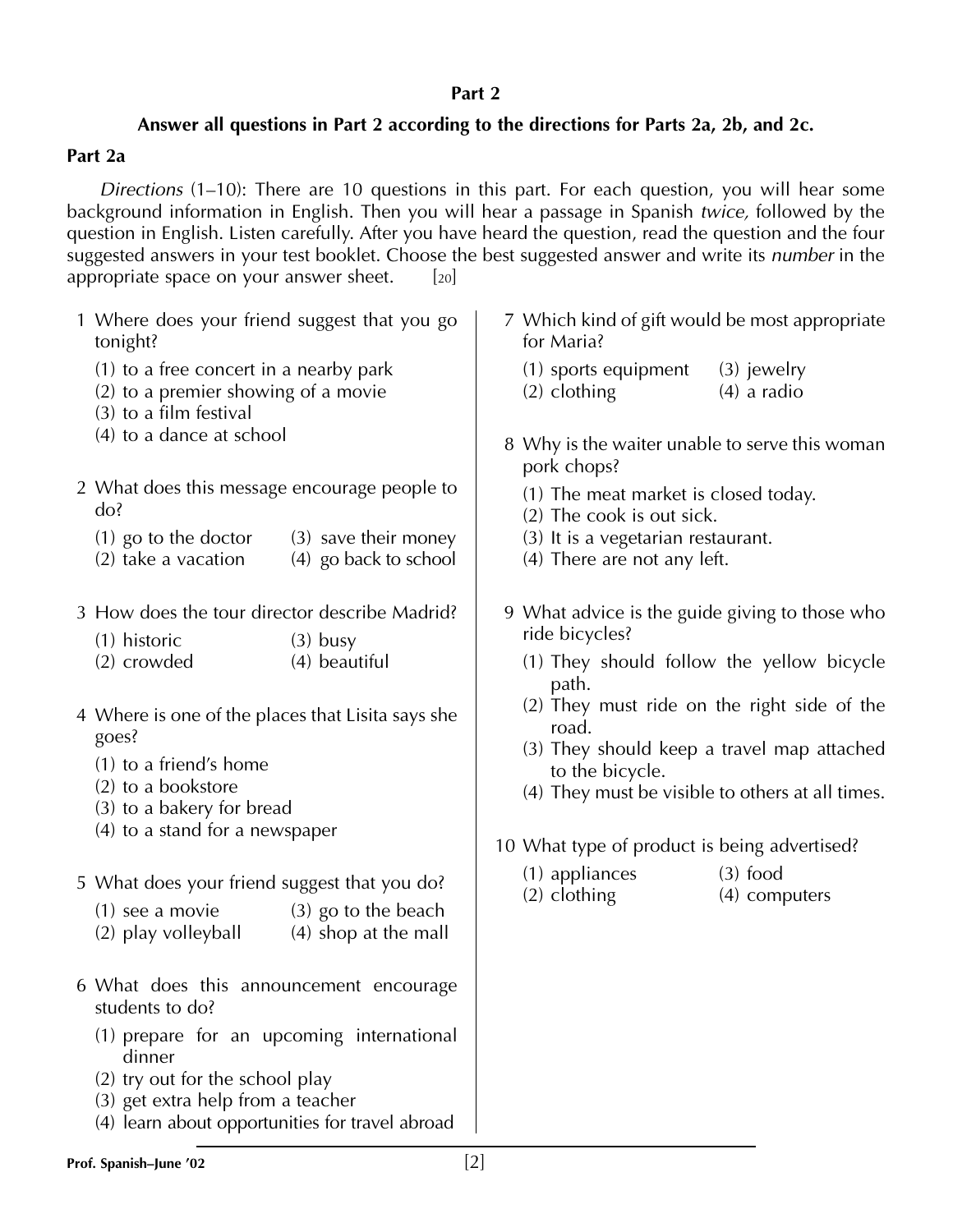#### **Part 2b**

*Directions* (11–15): There are 5 questions in this part. For each question, you will hear some background information in English. Then you will hear a passage in Spanish *twice,* followed by the question in Spanish. Listen carefully. After you have heard the question, read the question and the four suggested answers in your test booklet. Choose the best suggested answer and write its *number* in the appropriate space on your answer sheet.  $[10]$ 

- 11 ¿Adónde van hoy por la tarde?
	- (1) una película española
	- (2) un evento deportivo
	- (3) un concierto
	- (4) una tienda
- 12 ¿Qué se menciona en este anuncio?
	- (1) un trabajo en la tienda Ramírez
	- (2) una tienda de libros españoles
	- (3) una venta de materiales para la escuela
	- (4) una escuela de clases para aprender español
- 13 ¿Cuál es la estación favorita de Elena?
	- (1) invierno (3) verano
	- (2) primavera (4) otoño
- 14 ¿Cuál es el problema en este cuarto?
	- (1) no tiene buena vista
	- (2) no pueden mirar la televisión
	- (3) no hay agua caliente
	- (4) no tiene baño privado
- 15 ¿Qué quiere hacer Rosita?
	- (1) sacar dinero
	- (2) visitar a unos amigos
	- (3) comprar frutas frescas
	- (4) mandar una carta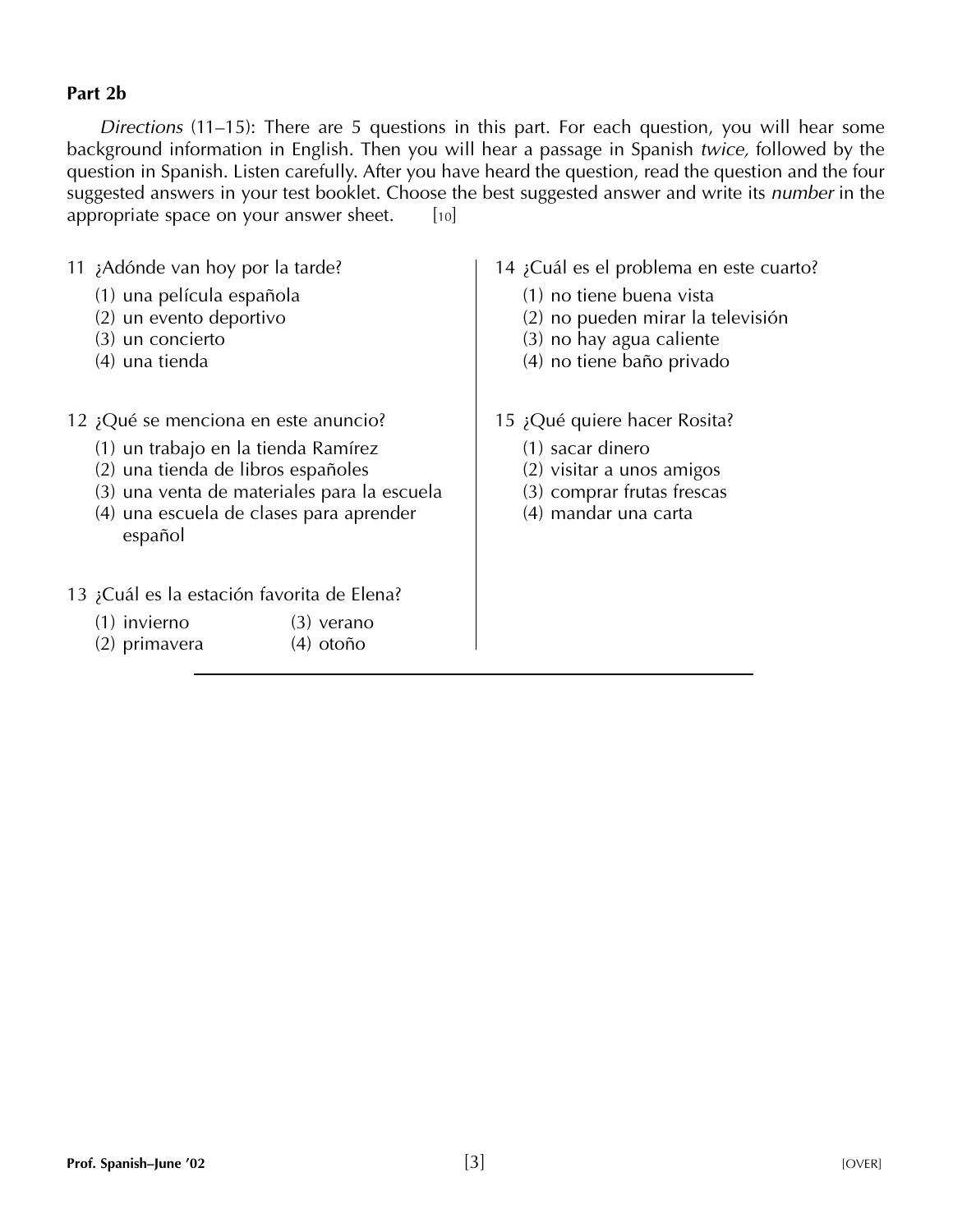#### **Part 2c**

*Directions* (16–20): There are 5 questions in this part. For each question, you will hear some background information in English. Then you will hear a passage in Spanish *twice,* followed by the question in English. Listen carefully. After you have heard the question, read the question and look at the four pictures in your test booklet. Choose the picture that best answers the question and write its *number* in the appropriate space on your answer sheet. [10]

16 What kind of store are you passing?



17 Which picture best represents how your pen pal feels?



18 What is the occupation of the guest speaker?









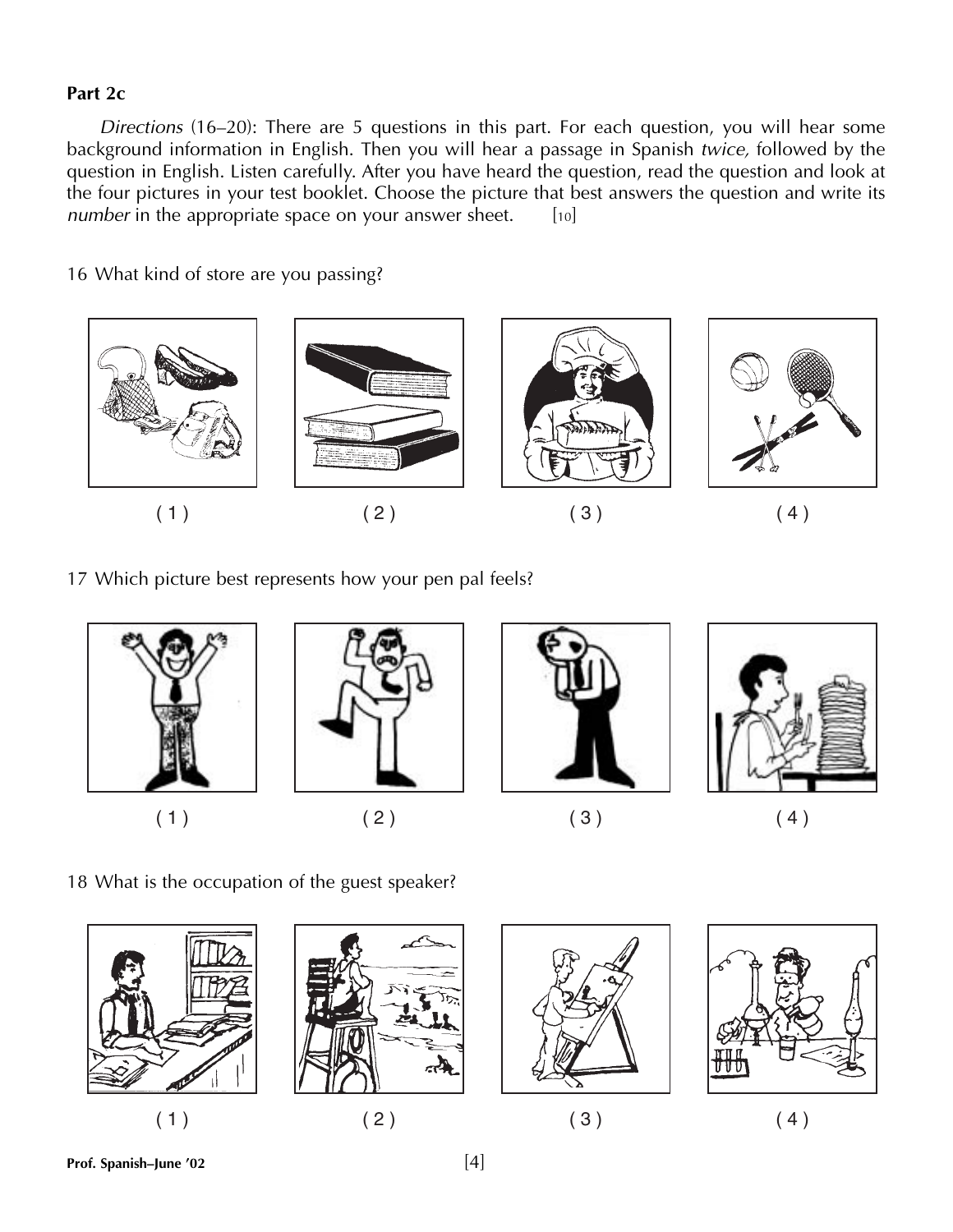## 19 What product is being advertised?



20 How will your friend be traveling?

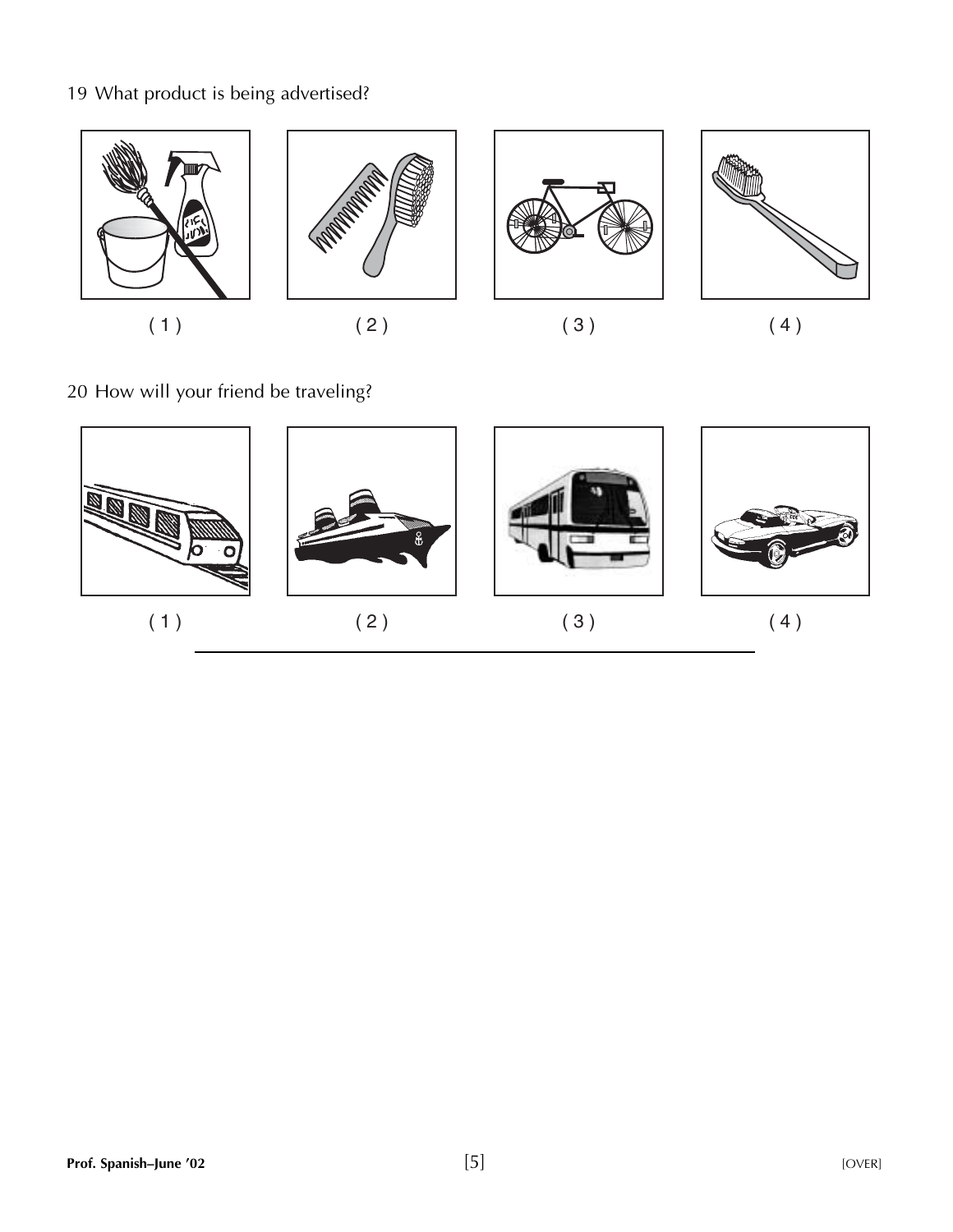#### **Part 3**

#### **Answer all questions in Part 3 according to the directions for Parts 3a and 3b.**

#### **Part 3a**

*Directions* (21–26): There are 6 questions in this part. For each, you must answer a question in English based on a reading selection in Spanish. Choose the best answer to each question and write its *number* in the appropriate space on your answer sheet. [12]



- 21 What is the little bird's solution to his problem?
	- (1) wear multicolored shirts
	- (2) eat less ice cream
	- (3) wash his clothes more often
	- (4) be more careful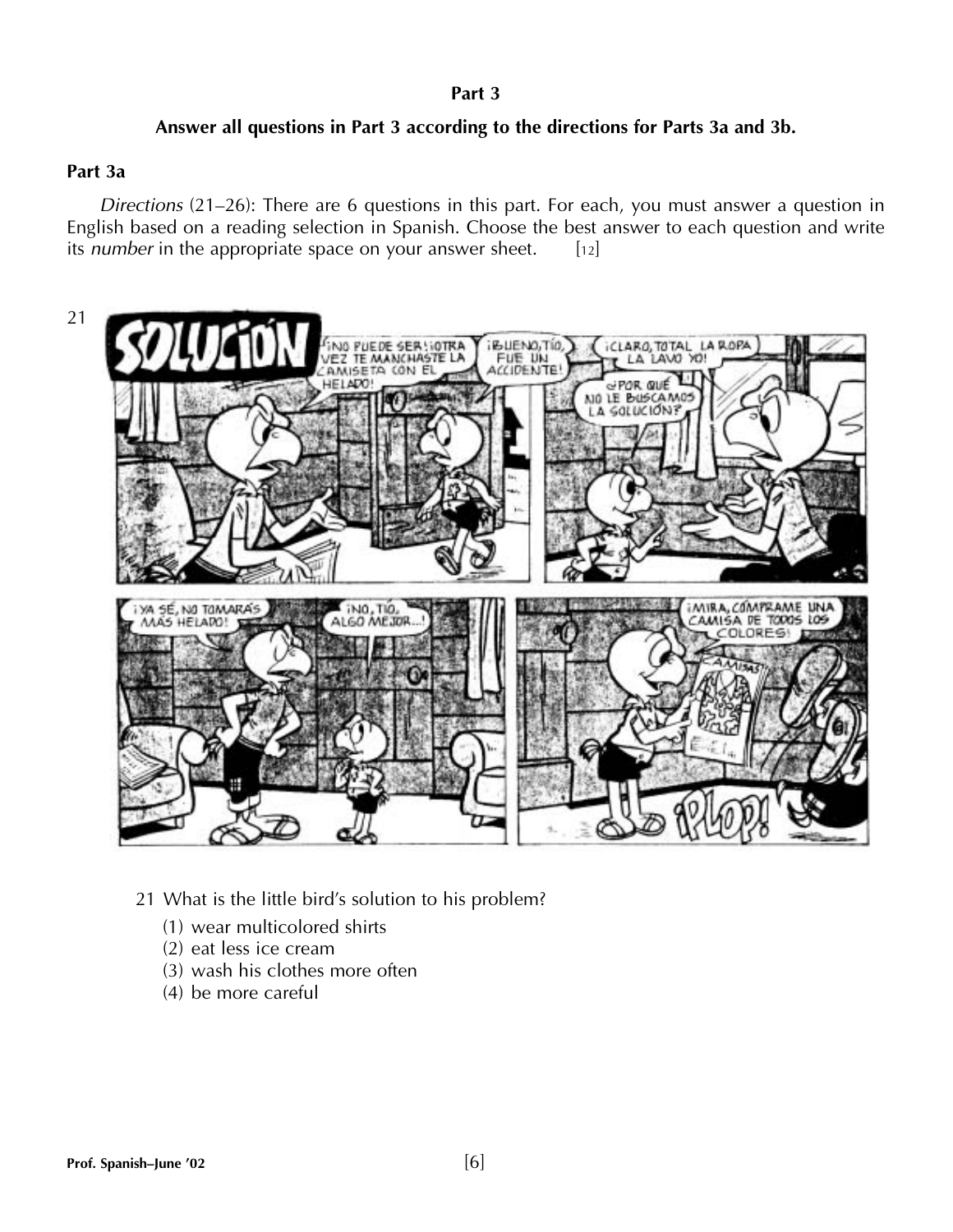## <sup>22</sup> **Usted con la suya y ellos con su música a otra parte**.

El nuevo **Chevy Venture** de cuatro puertas. El único minivan\* que permite a usted escuchar su radio en los asientos delanteros y a sus niños, otra música con audífonos en los asientos traseros. Así usted disfruta de Caruso y ellos de quien-sabe-qué. Chevy Venture. Para mayor armonía

#### **Chevy Venture** ¡Vamos! **Para información gratis en español, llame al 1-800-356-6534.** \*Excluye otros productos de GM. Venture es una marca registrada y Chevy es una marca de GM Corp. ¡Abróchese! Su cinturón es su vida.

- 22 What is the most special feature of this vehicle?
	- (1) There is a third back seat.
	- (2) There are more safety devices.
	- (3) There is more space.
	- (4) There are two separate radios.

 $(0.0014)$ estov  $\varrho$ as I bien agu G en Barcelona, España Ayer fui a un programa y música en La escuela de mis amigos. ESCUDO DE Yo ture La opertunidad de hablar con los bailadores profesionales. Ellas son muy simpáticas e interesantes. Ella van a las Estados Unidas en la primavera. ; Hasta pronto Box Lucia & MILLS KI cariños, Marisa

- 23 With whom did Marisa speak?
	- (1) members of a performing group
	- (2) other travelers from the United States
	- (3) new friends from school
	- (4) actors from a television show

23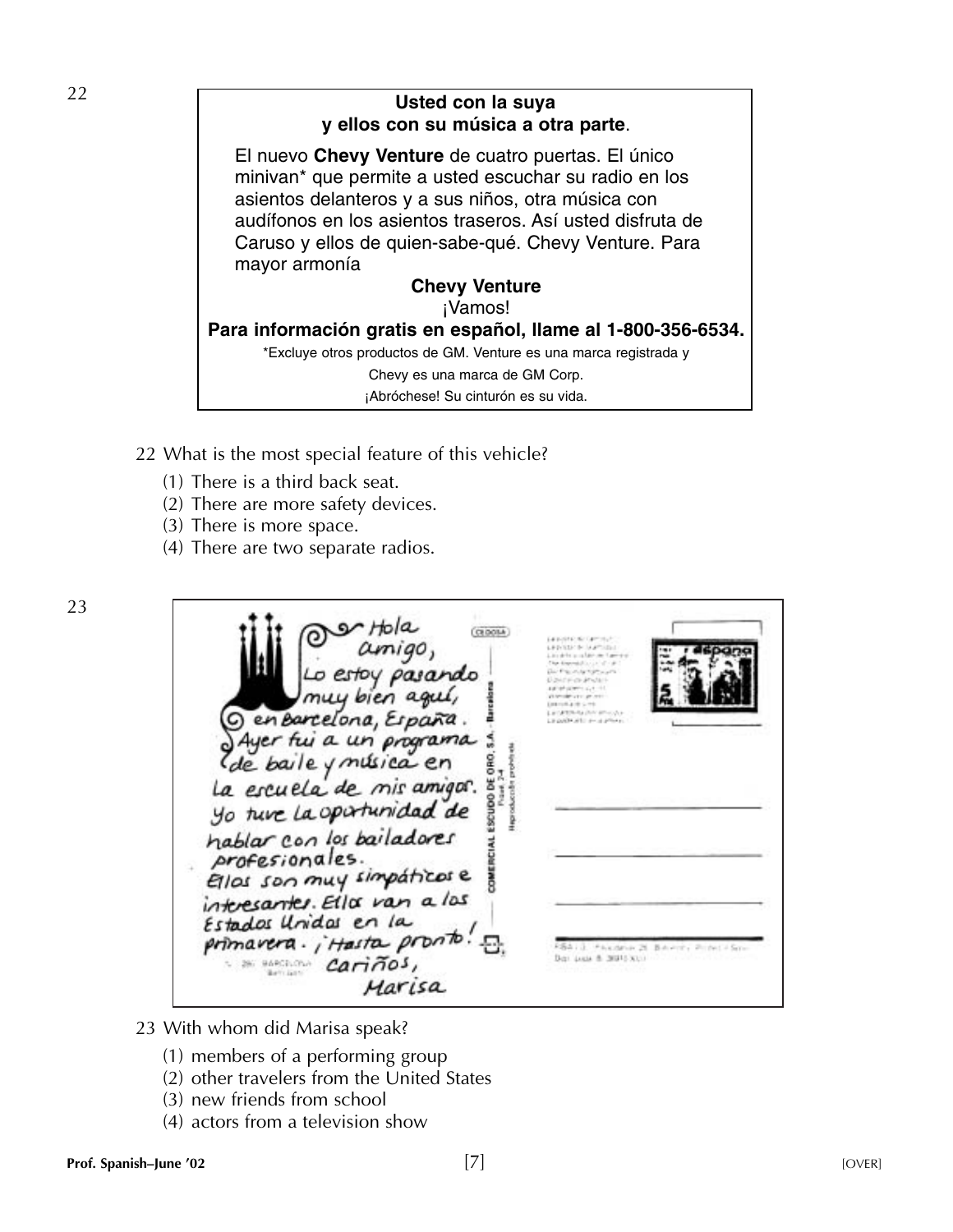# **AVANCES**

# La lucha contra la migraña

En un trabajo presentado en abril, durante la reunión anual de la Academia Estadounidense de Neurología, se dio a conocer un nuevo medicamento que puede elevar la productividad en pacientes que sufren de migraña durante el trabajo. Ese medicamento, el sumatriptano, mostró su efectividad en 132 voluntarios que sufren de dolores de cabeza en el trabajo, sin embargo, serán necesarios nuevos estudios para confirmar que es mejor que los medicamentos ya existentes en el mercado.

- 24 This article would be of special interest to people who
	- (1) have been injured in an accident
	- (2) suffer from headaches
	- (3) volunteer to help others
	- (4) want to improve their employment skills

# <sup>25</sup> *Servicio de Limpieza de Habitaciones*

*A fin de que su estancia en el Hotel Arts Barcelona sea cómoda y agradable, el departamento de limpieza de habitaciones realiza este servicio dos veces al día.*

*Primer turno: De 8.30 a 16.30 horas diariamente Segundo turno: De 17.30 a 22.00 horas diariamente*

*Si necesita cualquier servicio especial o desea un servicio de limpieza de habitación a una hora determinada, por favor marque el 602.*

- 25 Rooms at this hotel are cleaned
	- (1) once a day
	- (2) twice a day
	- (3) every other day
	- (4) at the end of your stay

26 **Nombre:** Josimar Muñoz. **Dirección:** 27 Calle Final, Casa No. 28, Zona 5, Colonia Las Joyas, Carretera a Santa Rosita, Ciudad de Guatemala, GUATEMALA. **Edad:** 17 años. **Pasatiempos:** Coleccionar estampillas, postales, monedas, billetes, tarjetas y revistas; practicar deportes, escuchar música y tener amigos por todo el mundo.

**Nombre:** Carolina Yépez. **Dirección:** 100 m. al norte del Parque Central, Cartago, COSTA RICA. **Edad:** 15 años. **Pasatiempos:** Leer, escuchar música, ver televisión y practicar muchos deportes.

**Nombre:** Nilsa Sánchez. **Dirección:** Calle 1, # 313, Ext. Marbella, Aguadilla, PUERTO RICO. **Edad:** 18 años. **Pasatiempos:** Practicar deportes, escuchar música, ver televisión, escribir poemas y cuentos, y tocar la flauta.

**Nombre:** Ester Córdova C. **Dirección:** Ave. República, # 1060, Cochabamba, BOLIVIA. **Edad:** 15 años. **Pasatiempos:** Escuchar música rock, practicar deportes, ir al cine, y tener muchos amigos en todas partes del mundo.

- 26 Which person enjoys writing stories and playing a musical instrument?
	- (1) Josimar Muñoz
	- (2) Carolina Yépez
	- (3) Nilsa Sánchez
	- (4) Esther Córdova C.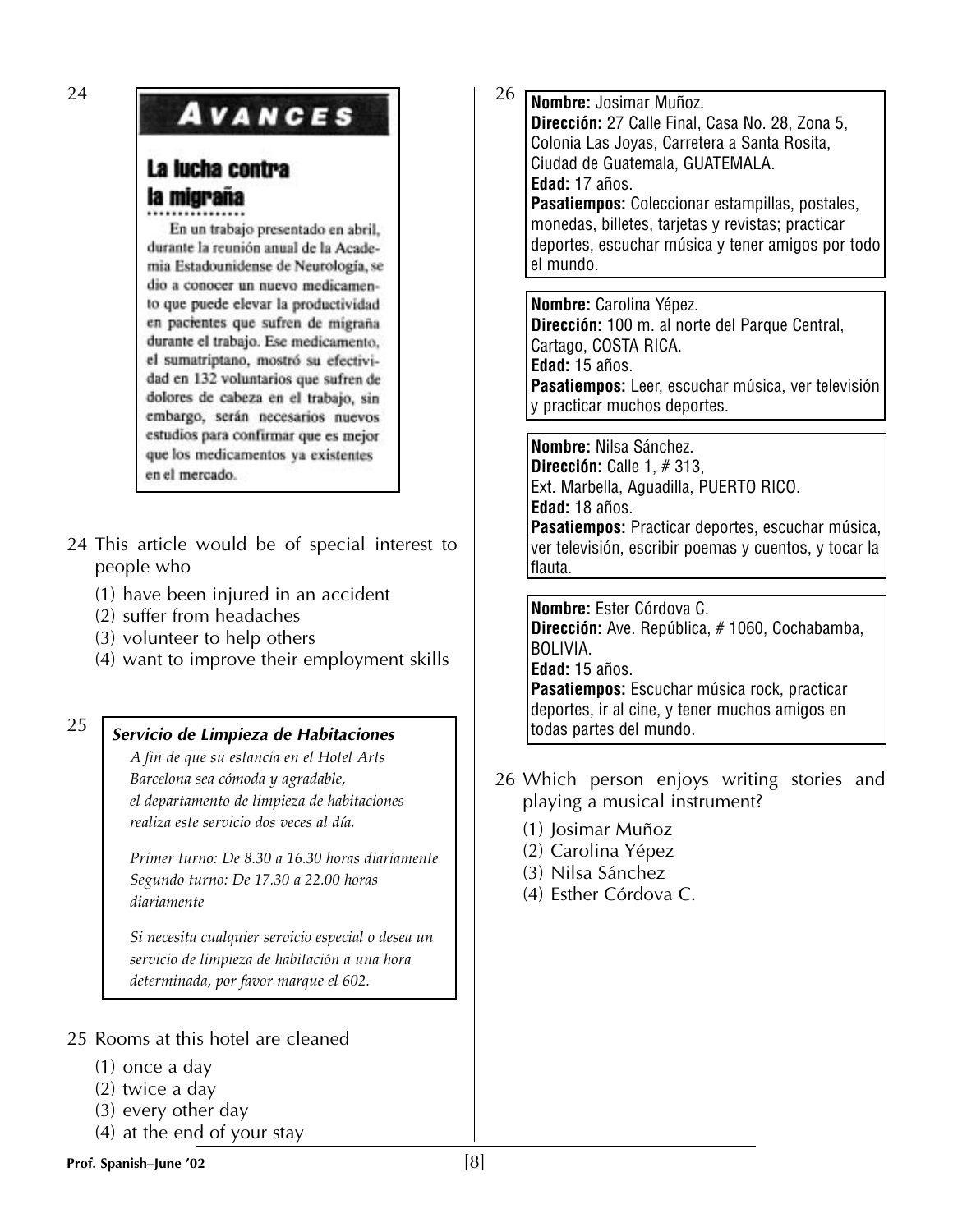#### **Part 3b**

*Directions* (27–30): There are 4 questions in this part. For each, you must answer a question in Spanish based on a reading selection in Spanish. Choose the best answer to each question and write its *number* in the appropriate space on your answer sheet. [8]



- 27 Un niño de 10 años que no tiene tarjeta de identificación tiene que pagar
	- (1) un dólar (3) tres dólares
		-
	- (2) dos dólares (4) doce dólares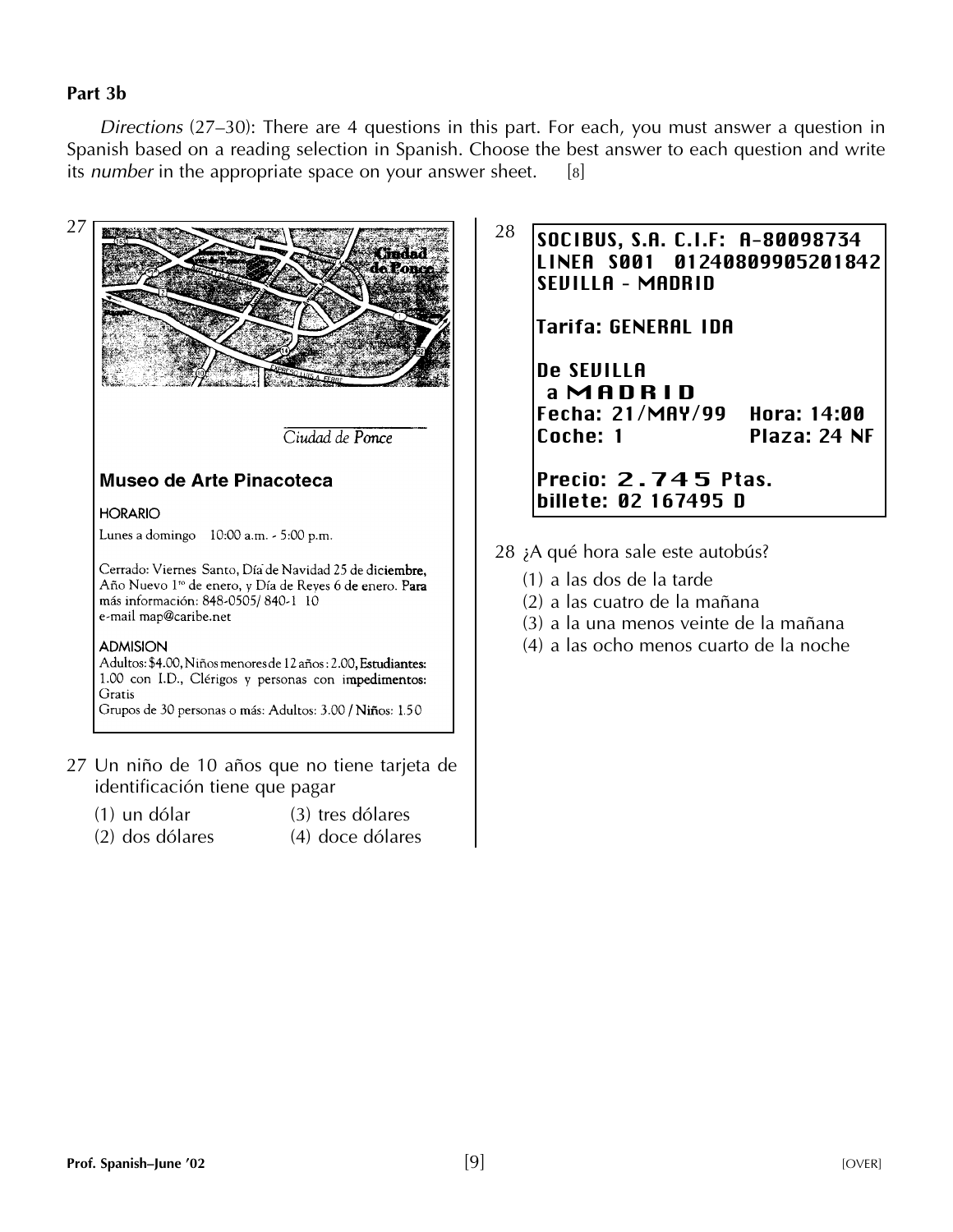29 **Café El Bocadillo**<br>Disfrute de los sabores La mejor selección d ensaladas, jugos y  $\vert$   $\vert$  y ahorros. sándwiches.

# Restaurante Pancho <sup>|</sup> Parque Acuático

La mejor selección de joyería de la naturaleza en en en en oro con increíbles descuentos

Restaurante de  $\vert$  Durante el día, usted puede disfrutar especialidades mexicanas | | muchos deportes acuáticos como el localizado en el patio<br>de la tienda Cinco Soles. el esportante esportante el esportante el esportante el esportante el esportante el<br>esportante el esportante el esportante el esportante el esportante el esportante el espor esnórquel, buceo o simplemente tomar el sol y bañarse en las cristalinas y limpias aguas del Caribe.

- 29 Debes llevar un traje de baño para ir
	- (1) al Café El Bocadillo
	- (2) al Restaurante Pancho
	- (3) a la Joyería El Diamante
	- (4) al Parque Acuático

| 30 | <u>Comercio</u>                    | Internet                                                       |
|----|------------------------------------|----------------------------------------------------------------|
|    | Automóviles, Inmobiliaria, Venta   | Buscadores, Chat, Proveedores                                  |
|    | Cultura                            | Medios                                                         |
|    | Fiestas, Libros, Museos, Xacobeo   | Periódicos, Radio, Televisión                                  |
|    | <u>Deportes</u>                    | Jcio                                                           |
|    | Ciclismo, Fútbol, Golf, Motor      | Cines, Juegos, Restaurantes                                    |
|    | <u>Ecología</u>                    | <u> Organismos</u>                                             |
|    | Medio Ambiente, Meteorología       | Asociaciones, Comunidades, ONG's                               |
|    | Educación                          | Turismo                                                        |
|    | Escuelas, Fundaciones, Universidad | Museos, Ciudades, Rutas                                        |
|    | Informática                        |                                                                |
|    | Hardware, Programación, Software   |                                                                |
|    |                                    | OZÚ Añadir A-Z Ayuda Favoritos + Información Publicidad en OZÚ |
|    |                                    |                                                                |

30 En la computadora, para buscar un buen lugar para comer, tienes que ir a la sección de

| (1) Comercio    | $(3)$ Ocio    |
|-----------------|---------------|
| (2) Informática | $(4)$ Turismo |

**Prof. Spanish–June '02** [10]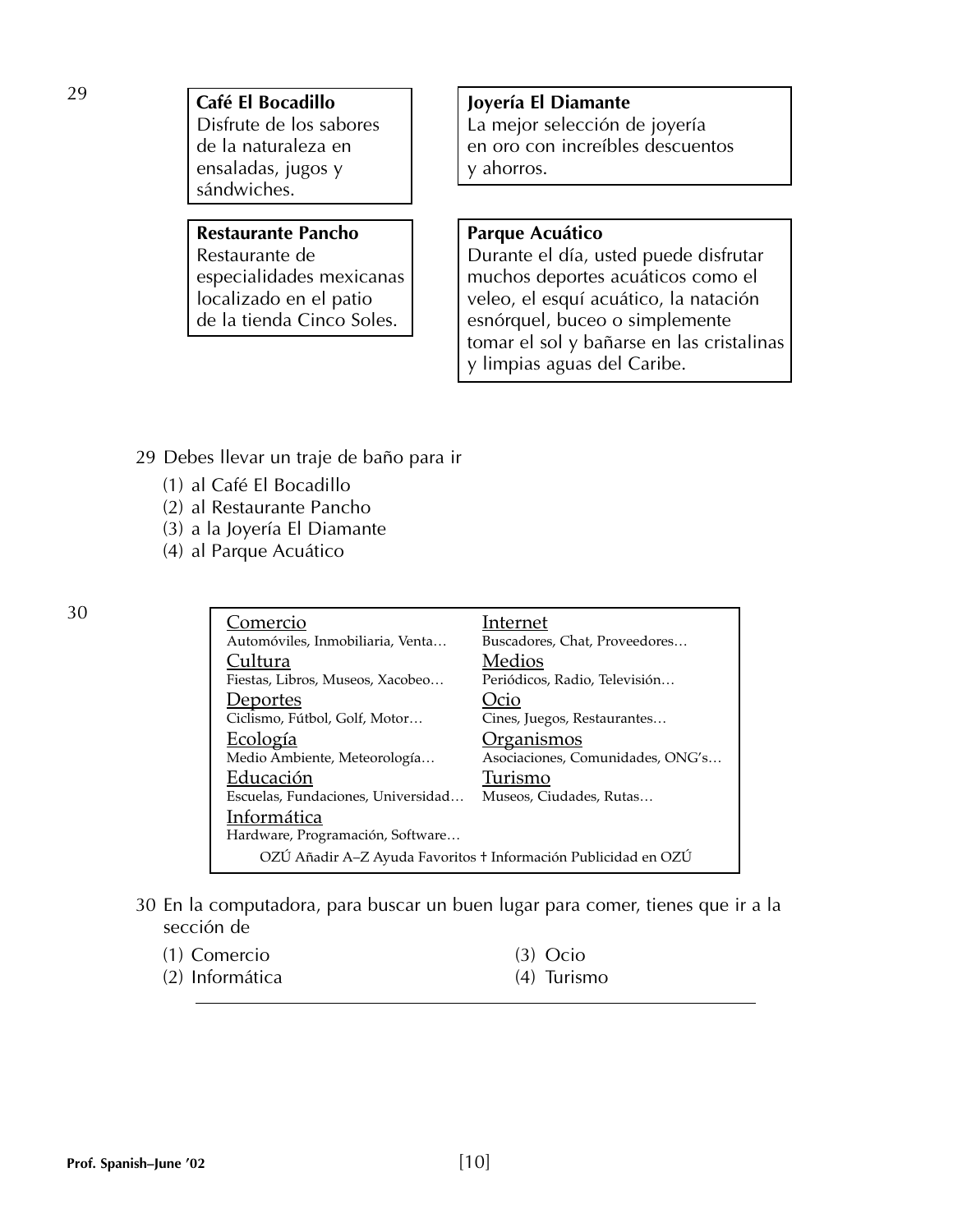#### **Part 4**

*Directions* (31–33): Choose *two* of the three writing tasks provided below.

Your answer to each of the two questions you have chosen should be written entirely in Spanish and should contain a minimum of 30 words. Your answers must be written in your own words; no credit will be given for a response that is copied or substantially the same as material from other parts of this examination.

Place names and brand names written in Spanish count as one word. Contractions are also counted as one word. Salutations and closings as well as commonly used abbreviations are included in the word count. Numbers, unless written as words, and names of people are *not* counted as words.

Be sure that you have satisfied the purpose of the task. The sentence structure and/or expressions used should be connected logically and demonstrate a wide range of vocabulary with minimal repetition. [10]

- 31 You want to get together with a friend. In Spanish, write a note to your friend inviting him or her to go with you to watch a soccer game. You may wish to include:
	- the date, time, and location
	- what to wear
	- means of transportation
	- your interest in the game
	- where and/or what to eat
	- additional activities before and/or after the game
- 32 Your teacher has asked you to stay after school for an activity. In Spanish, write a note to your teacher explaining why you are unable to stay after school. You may wish to include:
	- an expression of your regret
	- why you are not able to attend
	- where you are going to be at that time
	- a suggestion of another time to meet
	- an expression of appreciation
- 33 You are applying for a summer job that requires knowledge of Spanish. In Spanish, write a note to your prospective employer providing information about yourself. You may wish to include:
	- your name and age
	- positive qualities about yourself
	- your familiarity with the language
	- when you can work
	- how you can be contacted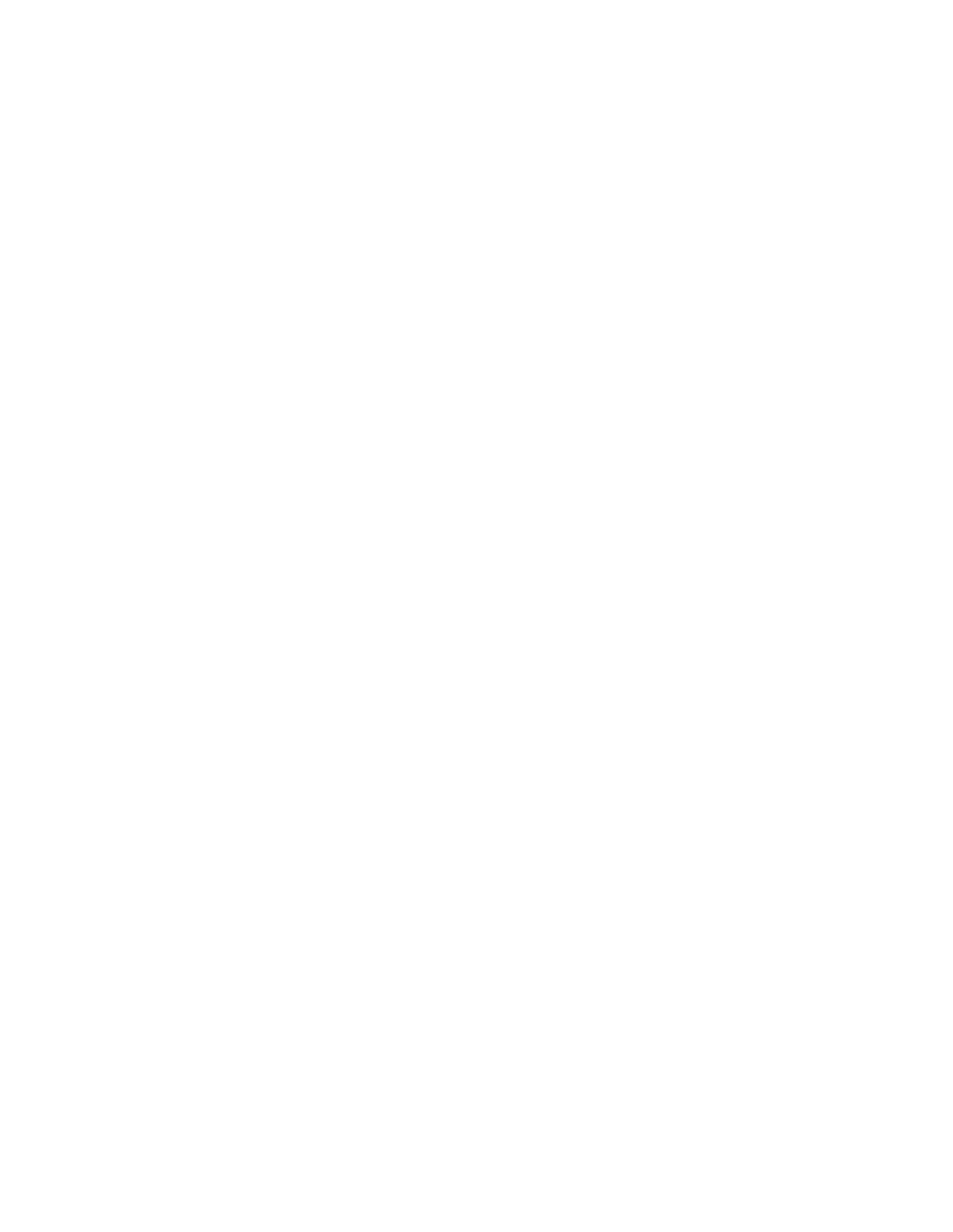# **The University of the State of New York SECOND LANGUAGE PROFICIENCY EXAMINATION**

# **SPANISH**

**Monday,** June 24, 2002—9:15 a.m.

### **ANSWER SHEET**

| $\Box$ Male |
|-------------|
|             |
|             |
|             |

|  | Answer all questions on this test. Use only black or blue ink on this answer sheet. |
|--|-------------------------------------------------------------------------------------|
|--|-------------------------------------------------------------------------------------|

| Part 2                   |                 |                |                          |  |
|--------------------------|-----------------|----------------|--------------------------|--|
| 2a                       |                 | 2 <sub>b</sub> | 2c                       |  |
| $1$                      | $6 \dots$       | $11$           | $16$                     |  |
| 2                        | $7$             | $12$           | $17$                     |  |
| 3                        | $8 \dots \dots$ | $13$           | $18$                     |  |
| $4$                      | $9$             | $14$           | $19$                     |  |
| 5                        | $10$            | $15$           | 20                       |  |
| Part 2<br><b>Credit:</b> |                 |                |                          |  |
|                          | Part 3          |                |                          |  |
| 3a                       |                 | 3 <sub>b</sub> |                          |  |
| $21$                     | 24              | 27             | 29                       |  |
| $22$                     | $25$            | 28             | $30$                     |  |
| 23                       | 26              |                |                          |  |
|                          |                 |                | Part 3<br><b>Credit:</b> |  |

![](_page_14_Picture_7.jpeg)

**Tear Here**

Tear Here

**Tear Here**

Tear Here